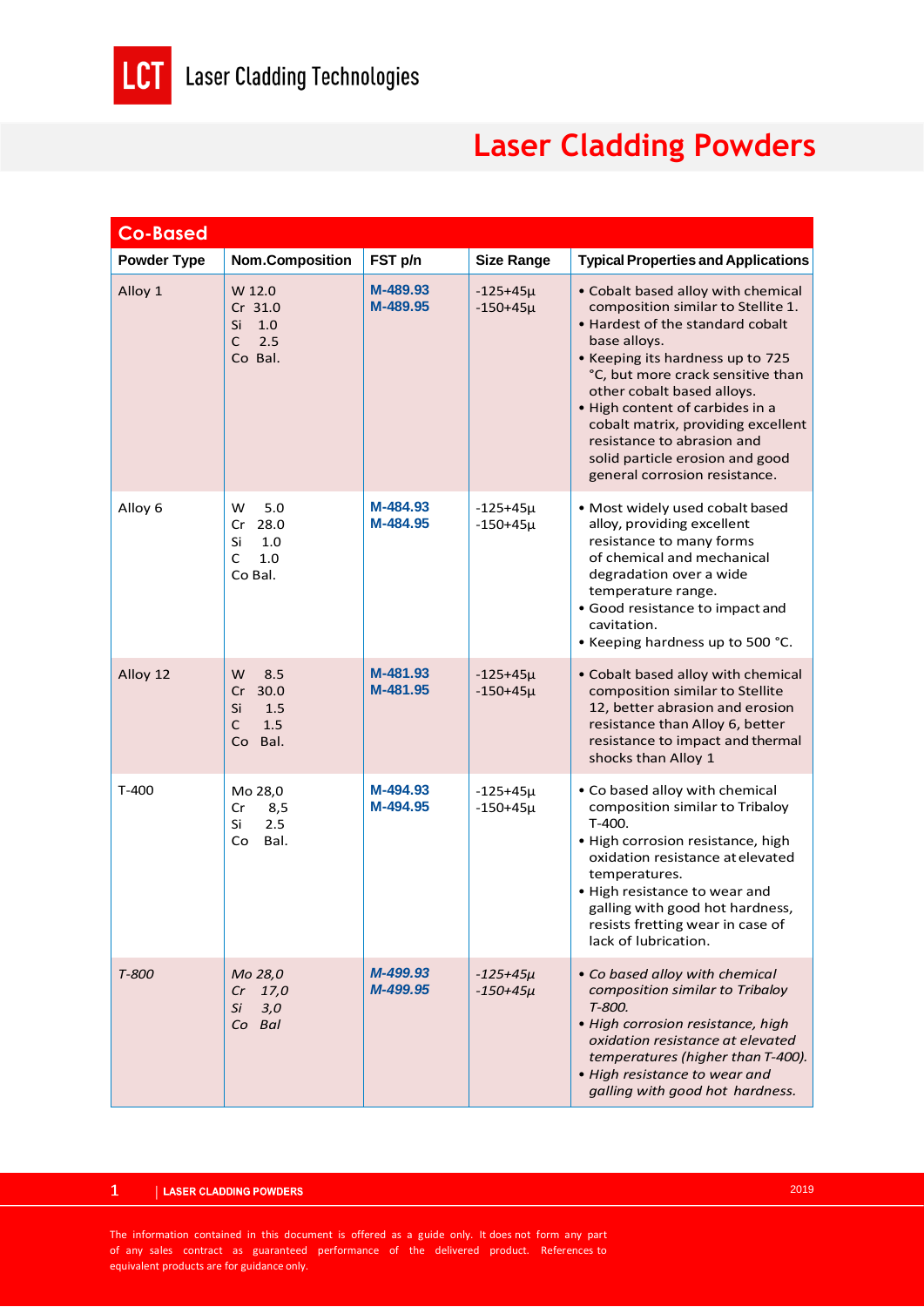LCT

## **Laser Cladding Powders**

| <b>Ni-Based</b>    |                                                                                                       |                      |                              |                                                                                                                                                                                                                                                                                                                                                                                                               |
|--------------------|-------------------------------------------------------------------------------------------------------|----------------------|------------------------------|---------------------------------------------------------------------------------------------------------------------------------------------------------------------------------------------------------------------------------------------------------------------------------------------------------------------------------------------------------------------------------------------------------------|
| <b>Powder Type</b> | <b>Nom.Composition</b>                                                                                | FST p/n              | <b>Size Range</b>            | <b>Typical Properties and Applications</b>                                                                                                                                                                                                                                                                                                                                                                    |
| Alloy 625          | $Cr$ 21,5<br>Mo 9,0<br>Nb 3,5<br>Fe $<$ 1,5<br>Ni Bal                                                 | M-325.93<br>M-325.95 | $-125+45\mu$<br>$-150+45\mu$ | . Ni based alloy similar to Inconel<br>625.<br>• Excellent corrosion resistancein<br>wide range of environments.<br>• High temperature oxidation<br>resistance<br>• Resistance to stress corrosion<br>cracking<br>• Good wear resistance and high<br>ductility.<br>• Typically used for repair and<br>surfacing of similar nickel based<br>super alloys, non-alloyed, low<br>alloyed and high alloyed steels. |
| Alloy C-276        | Cr<br>16,0<br>Mo 15,5<br>W<br>4,0<br>3,0<br>Fe<br>Ni<br>bal.                                          | M-341.93<br>M-341.95 | $-125+45\mu$<br>$-150+45\mu$ | . Ni based alloy similar to Hastelloy<br>C276.<br>• Excellent corrosion resistance<br>in hot contaminated mineral<br>acids, chlorine and chloride<br>contaminated media.<br>• Resistance to strong oxidisers<br>and wet chlorine gases, resistant<br>to pitting, crevice corrosion and<br>stress corrosion cracking.                                                                                          |
| NiCrSiB 40HRC      | Cr 10,0<br>Fe 2,5<br>Si<br>3,1<br>2,1<br>B<br>C<br>0,4<br>Ni Bal                                      | M.772.93<br>M-772.95 | $-125+45\mu$<br>$-150+45\mu$ | • NiCrBSi based alloy with good<br>corrosion and wear resistance,<br>used for applications, where<br>good machinability is required<br>and hardness of 40 HRC is<br>sufficient.                                                                                                                                                                                                                               |
| NiCrSiB 50HRC      | Cr 12,5<br>Fe 3,8<br>Si<br>3,7<br>B<br>2,2<br>C<br>0,55<br>Ni Bal                                     | M-776.93<br>M-776.95 | $-125+45\mu$<br>$-150+45\mu$ | • NiCrBSi based alloy with excellent<br>resistance to wear and corrosion<br>in various process media, surfaces<br>resistant to wear by abrasive grains,<br>particle erosion and cavitation,<br>further improvement of abrasion<br>resistance can be achieved by<br>mixing with tungsten carbides.                                                                                                             |
| NiCrSiBCuMo        | 16,5<br>Cr<br>3,0<br>Fe<br>Si<br>4,5<br>B<br>3,8<br>$C$ 0,55<br>Cu <sub>2,1</sub><br>Mo 5,0<br>Ni Bal | M-777.93<br>M-777.75 | $-125+45\mu$<br>$-150+45\mu$ | • NiCrBSi based alloy with addition<br>of Cu and Mo, better corrosion<br>resistance in acidic or alkaline<br>media and better resistance to<br>cracking compared to Cu and Mo<br>free NiCrBSi alloys.                                                                                                                                                                                                         |

The information contained in this document is offered as a guide only. It does not form any part of any sales contract as guaranteed performance of the delivered product. References to equivalent products are for guidance only.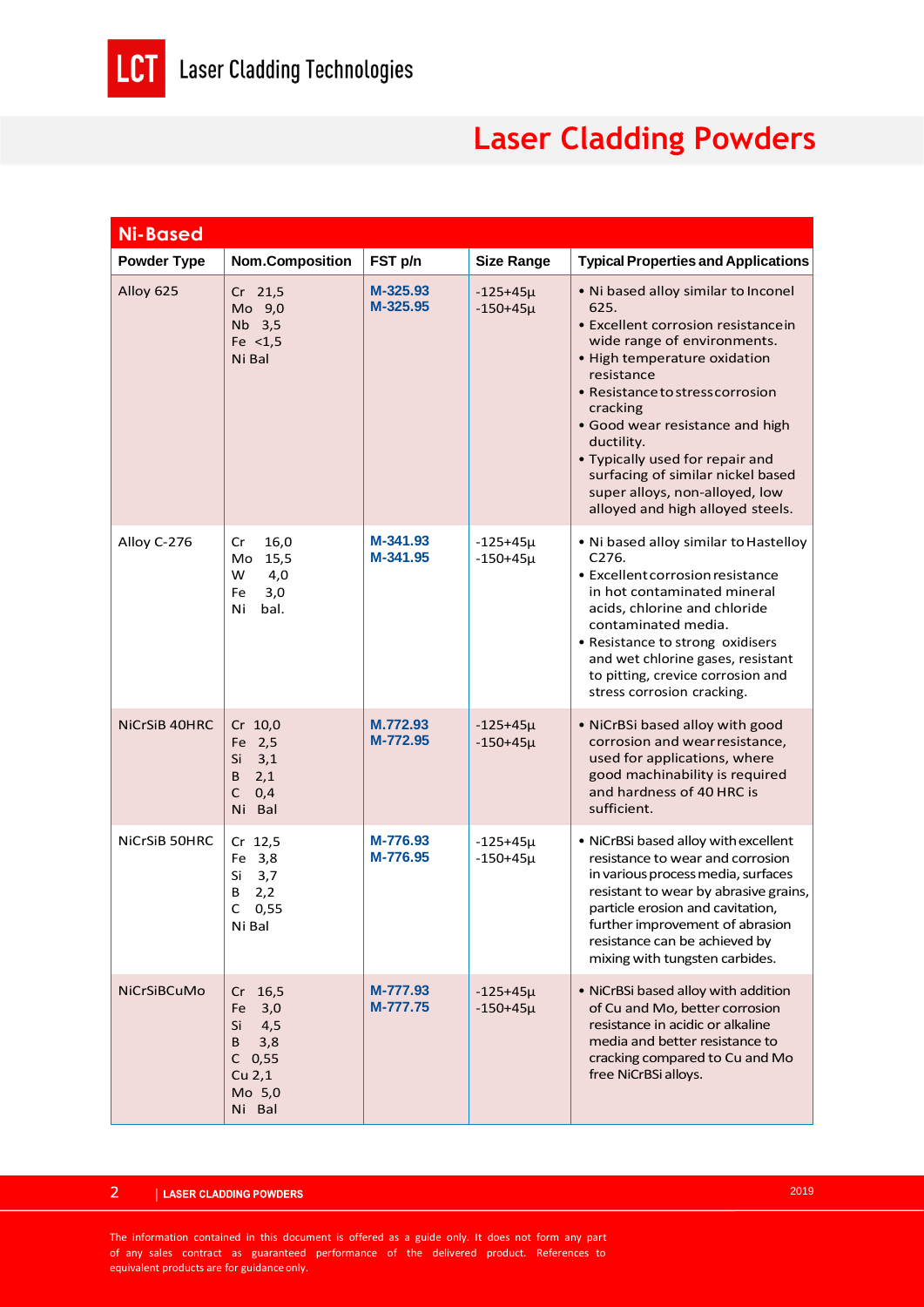

## **Laser Cladding Powders**

| <b>Ni-Based</b>    |                                                                           |                      |                              |                                                                                                                                                                                                                                                                                                   |  |
|--------------------|---------------------------------------------------------------------------|----------------------|------------------------------|---------------------------------------------------------------------------------------------------------------------------------------------------------------------------------------------------------------------------------------------------------------------------------------------------|--|
| <b>Powder Type</b> | <b>Nom.Composition</b>                                                    | FST p/n              | <b>Size Range</b>            | <b>Typical Properties and Applications</b>                                                                                                                                                                                                                                                        |  |
| NiCrSiB 60HRC      | $Cr$ 16,0<br>4,0<br>Fe<br>Si<br>4,25<br>3,0<br>B<br>0,7<br>C<br>Ni<br>Bal | M-771.93<br>M-771.95 | $-125+45\mu$<br>$-150+45\mu$ | • NiCrBSi based alloy with excellent<br>resistance to wear and corrosion<br>in various process media, surfaces<br>resistant to wear by abrasive grains,<br>particle erosion and cavitation,<br>further improvement of abrasion<br>resistance can be achieved by<br>mixing with tungsten carbides. |  |

| <b>Fe-Based</b>    |                                                                  |                      |                              |                                                                                                                                                                                                                                                  |  |
|--------------------|------------------------------------------------------------------|----------------------|------------------------------|--------------------------------------------------------------------------------------------------------------------------------------------------------------------------------------------------------------------------------------------------|--|
| <b>Powder Type</b> | <b>Nom.Composition</b>                                           | FST p/n              | <b>Size Range</b>            | <b>Typical Properties and Applications</b>                                                                                                                                                                                                       |  |
| 316L               | Cr 17,0<br>Ni 12,0<br>Mo 2,5<br>Si < 0.75<br>C < 0.03<br>Fe Bal. | M-684.93<br>M-684.95 | $-125+45\mu$<br>$-150+45\mu$ | • Austenitic nickel-chromium steel<br>powder, resistant to corrosion,<br>pitting and intercrystalline<br>corrosion up to temperatures of<br>400 C, scale resistant up to 800<br>$^{\circ}$ C.<br>• Easy machining, mirror finishing<br>possible. |  |
| 431                | Cr 16,0<br>Ni<br>2,0<br>0,2<br>C<br>Bal.<br>Fe                   | M-687.93<br>M-687.95 | $-125+45\mu$<br>$-150+45\mu$ | • Martensitic nickel-chromiumsteel<br>with better corrosion re-sistance<br>than steels of type 403 or 410,<br>420 and 430, offering good<br>corrosion resistance and high<br>wear resistance in a variety of<br>applications.                    |  |

The information contained in this document is offered as a guide only. It does not form any part of any sales contract as guaranteed performance of the delivered product. References to equivalent products are for guidance only.